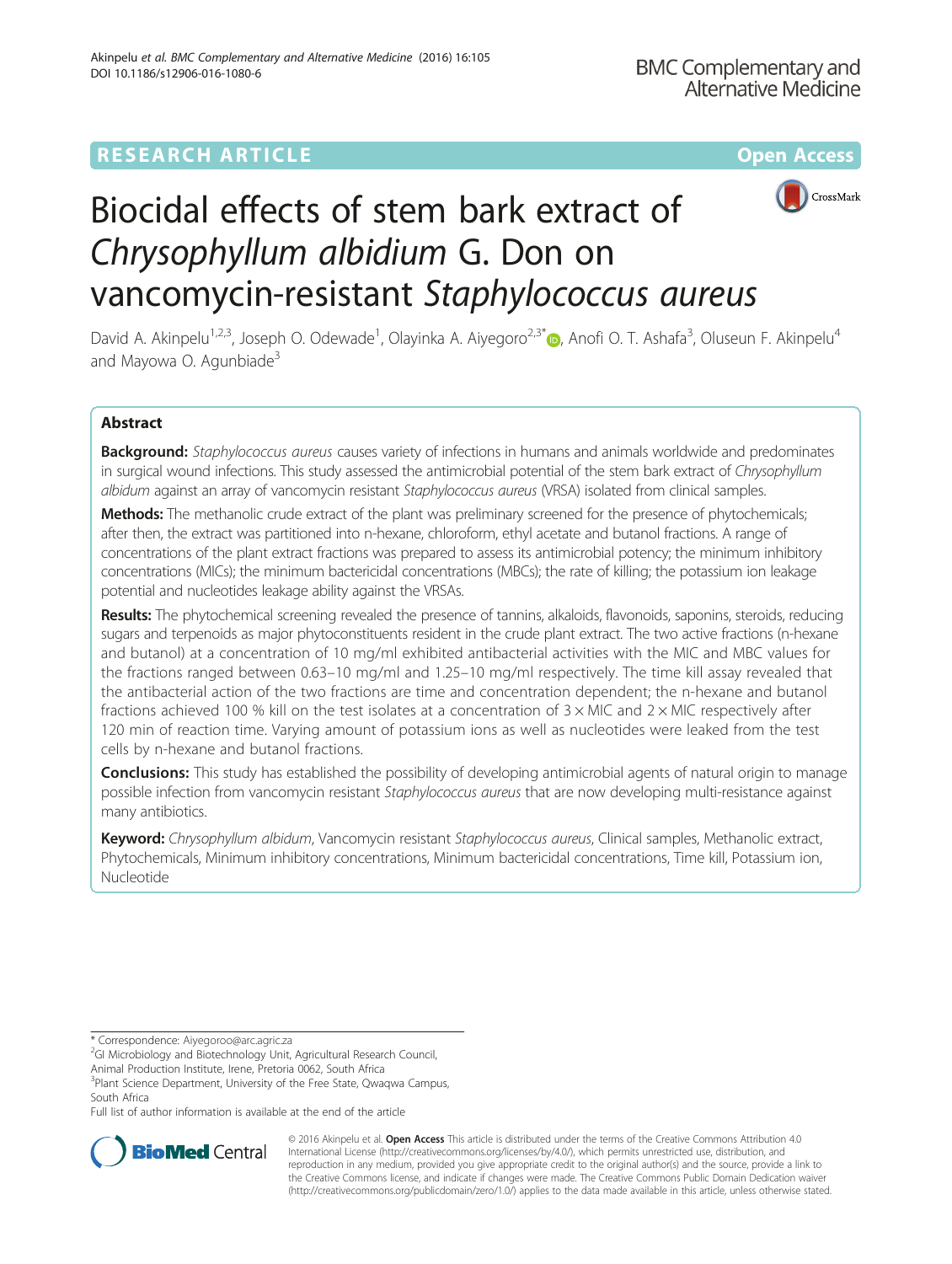## Background

Staphylococcus aureus causes variety of infections in humans and animals worldwide and predominates in surgical wound infections [[1](#page-7-0)]. This organism causes superficial skin infection and are also responsible for some lifethreatening diseases such as sepsis, respiratory tract and bloodstream infections [\[2](#page-7-0), [3](#page-8-0)]. The emergence of vancomycin resistant Staphylococcus aureus is a big concern that is threatening human's health globally and has led to an increase in morbidity and mortality. The abrupt and continued increase in the use of vancomycin worldwide resulted in the increasing frequency of VRSA infections in hospitals [[4](#page-8-0)]. The diseases caused by these multiple-drug resistant microorganisms are associated with prolonged hospitalization [[5](#page-8-0)].

Methicillin a derivative of penicillin was used to treat infection caused by S. aureus after its development of resistant to penicillin but resistant to methicillin finally emerged in 1962 [\[6, 7\]](#page-8-0). Vancomycin was then considered the drug of choice for the treatment of infections caused by S. aureus for many years before the emergence of VRSA [\[8\]](#page-8-0). Emergence of clinical infection due to S. aureus in a patient in USA with high resistance to vancomycin was reported in 2002 [[9](#page-8-0)]. Thus, there is an urgent need to source for antimicrobial agents especially of natural origin to combat the activities of these pathogens. Emergence of vancomycin resistance in S. aureus is a global issue, and thus, this study focused on the potency of stem bark extract of Chrysophyllum albidium on vancomycin resistant S. aureus isolated from clinical samples.

Chrysophyllum albidium belongs to the family sapotaceae. It is commonly called Agbalumo in Yoruba, Udala in Igbo and Agbaluba in Hausa languages. This plant is also referred to as "The white star apple" [\[10\]](#page-8-0). Chrysophyllum albidium is a popular tropical fruit tree and widely distributed in the low land rain forest zones [\[11\]](#page-8-0).

In Nigeria this plant is distributed within the southwestern part of the country [\[12](#page-8-0)]. Chrysophyllum albidium is rich in natural antioxidants which promote health [\[13](#page-8-0)]. This plant is highly rich in flavonoids, steroids, glycosides and saponins and thus serves as a source of anti-inflammatory, anti-spasmodic, as well as possesses diuretic properties [\[14\]](#page-8-0). Extracts from seeds and roots of C. albidium effectively arrested bleeding from fresh wounds and also promote wound healing [[15](#page-8-0)]. Chrysophyllum albidium leaves are used as emollients and for the treatment of skin eruptions, diarrhoea and stomach ache [\[16\]](#page-8-0). The stem bark of this plant is used in preparation of decoction for the treatment of fever and black coated tongues caused by increase population of bacteria and yeast in the mouth [\[17](#page-8-0)]. Leaves extract from *C. albidium* exhibited antibacterial activities against S. aureus, Escherichia coli, Salmonella typhi and Shigella species [\[18](#page-8-0)]. Seeds and root extracts obtained from *C. albidium* exhibited anti-inflammatory, antidiarrhoeal and anti-haemorrhoidal [[14\]](#page-8-0). Onyeka [\[19](#page-8-0)] demonstrated hypoglycaemic, antioxidant and hepatoprotective activities of root bark extract of C. albidium in alloxaninduced diabetic rats.

#### **Methods**

## Cultures of clinical strains of vancomycin-resistant Staphylococcus aureus and standard cultures of Staphylococcus aureus

Various clinical strains of VRSA used for this study were collected from stock collection of Microbiology Laboratory of both Obafemi Awolowo University Teaching Hospital, Ile Ife, Osun State, Nigeria and University College Hospital, Ibadan, Oyo State, Nigeria. These isolates were first sub cultured on mannitol salt agar medium (Biolab) to confirm their purity and strains before use. The isolates were confirmed to be true VRSA by subjecting them to susceptibility testing against vancomycin (Duchefa). The standard strains of Staphylococcus aureus of National Collection of Industrial Bacteria (NCIB) and American Typed Culture Collection (ATCC) were obtained from culture collection of Prof David Akinpelu, Department of Microbiology, Obafemi Awolowo University, Ile Ife, Osun State, Nigeria.

The inoculum of the test isolates were prepared using the colony suspension method as described by European Committee for Antimicrobial Susceptibility Testing (EUCAST) (2000). The inoculum were standardized using 0.5 McFarland standards.

#### Preparation of plant materials and extraction

Fresh stem bark of Chrysophyllum albidium used for this study was collected from Opa Village, Ile Ife (7.4667° N, 4.5667° E), Osun State, Nigeria in April, 2014. The plant sample was identified in Herbarium of Department of Botany, Obafemi Awolowo University, Ile Ife, Osun State, Nigeria. Voucher specimen of the plant sample was prepared (Voucher Number IFE-17419) and deposited for reference purposes. The plant sample was airdried until a constant weight was obtained. The dried stem bark was ground into powder using a mill (CHRISTY LABMILL, Christy and Norris Ltd; Process Engineers, Chelmsford, England), the powdered material was stored in an air-tight container for further use.

Exactly 1500 g of powdered sample was soaked in solution of methanol and sterile distilled water (3:2)  $(v/v)$  for 96 h. The mixture was regularly agitated throughout the period. The mixture was filtered into a clean flask and the filtrate collected was concentrated in vacuo in rotary evaporator to expel the methanol from the aliquot. The aqueous part collected was lyophilized to obtain crude extract of the plant. The yield was noted and has dark brown colour.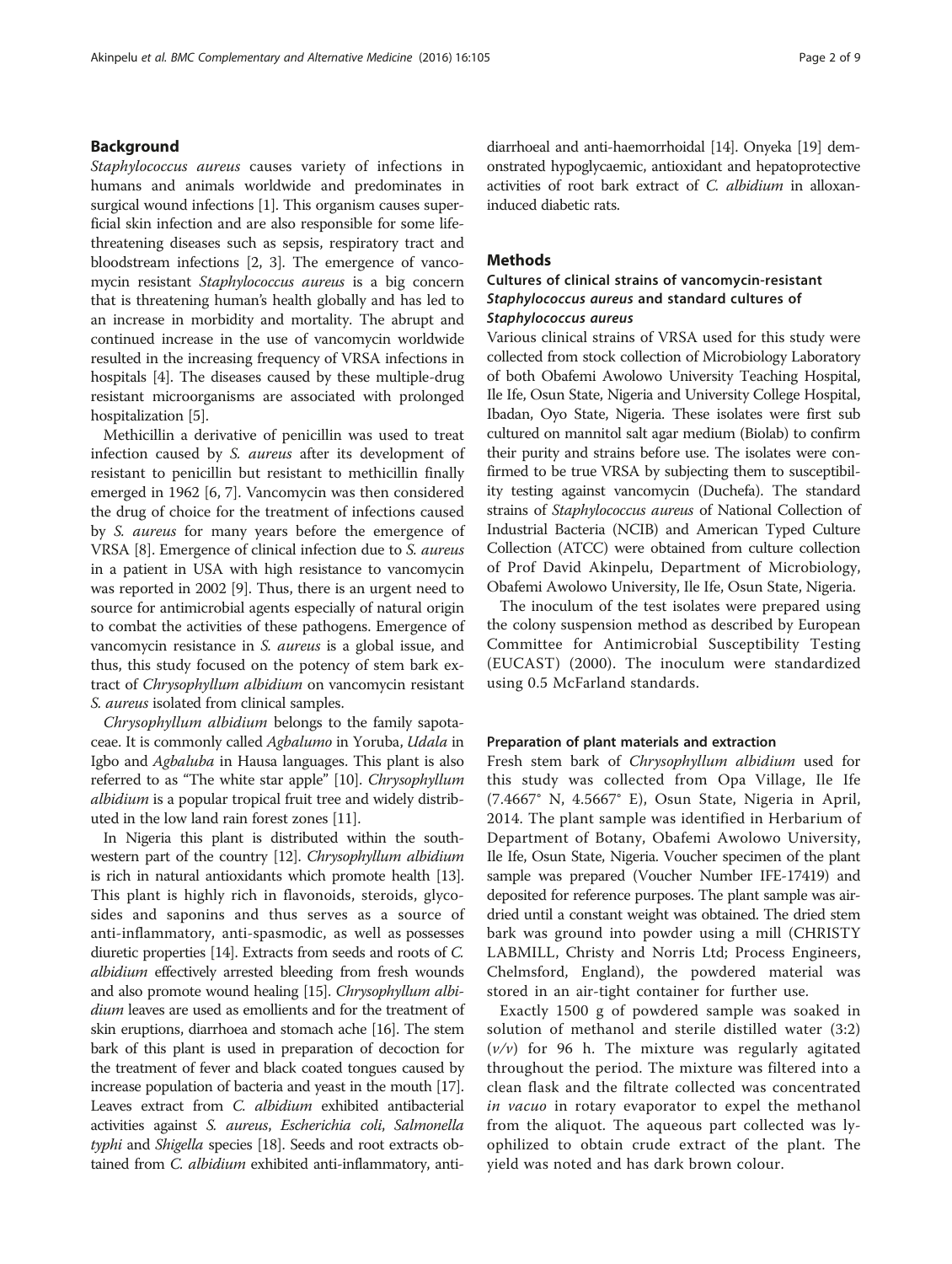### Test for phytochemical compounds present in C. albidum extract

The phytochemical analysis of the extract was done using Trease and Evans [\[20\]](#page-8-0) and Harborne [[21](#page-8-0)] methods. The test include determination of the presence of tannins, alkaloids, flavonoids, saponins, steroids, reducing sugars and terpenoids in the extract.

#### Fractionation of the crude extract from C. albidium stem bark

The crude extract was fractionalized using different organic solvents in order of their polarity. The solvent used are nhexane, chloroform, ethyl acetate and n-butanol in that order. The yield obtained for each fraction was noted and kept in an air-tight container for further use.

## The antibiograms of the fractions obtained from the crude extract against the test isolates

The antibiogram of the fractions was determined using Akinpelu and Kolawole method [\[22](#page-8-0)]. The test isolates were re-activated in nutrient broth for 18 h before use. Exactly 0.1 mL of the standardized test isolates was transferred into molten Mueller-Hinton agar medium at 40 °C, thoroughly mixed and then poured into a sterile Petri dish. The plates were allowed to set and wells were bored into the medium with the aid of a sterile 6 mm cork borer. These wells were then filled up with the suspension of the fractions at a concentration of 10 mg/mL. Streptomycin and ampicillin each at a concentration of 1 mg/mL were used as positive control, while sterile distilled water in separate wells were used as negative control. The plates were allowed to stand on the laboratory bench for 1 h to allow proper in-flow of the extract into the medium. The plates were later incubated at 37 °C for 24 h, after which they were observed for zones of inhibition which indicates susceptibility of the test isolates to the extract.

#### The minimum inhibitory concentrations (MIC) of the fractions against the test isolates

The MIC of the fractions against the test isolates was determined using EUCAST [[23\]](#page-8-0) method. Dilution of the fractions ranging between 0.313 and 5.00 mg/mL were prepared and incorporated into molten nutrient agar at 45 °C and poured into sterile plates. The plates were allowed to set and left on the laboratory bench overnight to ascertain of non-contaminant in the prepared plates. The plates were then inoculated with the standardized inoculum of the test isolates by streaking across the plate surface. These plates were incubated aerobically at 37 °C for 48 h and observed for any growth. The MIC was taken as the lowest concentration of the extract that inhibited the growth of the test isolates.

## The minimum bactericidal concentration (MBC) of the fractions against the test isolates

The MBC of the fractions against the test isolates was determined using Spencer [[24](#page-8-0)] and Okore [[25](#page-8-0)] methods with some modifications. Samples were taken from plates with no visible growth in MIC assay and sub-cultured onto freshly prepared nutrient agar plates and incubated at 37 °C for 72 h. The MBC was taken as the concentration of the extract that did not show any bacterial growth on fresh nutrient agar plates.

## Determination of rate of kill of the test isolates by the fractions

The assay of the rate of kill of the test isolates was determined using Odenholt method [\[26\]](#page-8-0) with some modification. Culture of the test isolates was first standardized to approximately  $10^6$  cfu/mL before use. Exactly 0.5 mL of the standardized suspension of the culture was added to 4.5 mL of different concentrations of the fraction relative to MIC. These were held at room temperature over a period of 2 h to determine the killing rate. Exactly 0.5 mL of the standardized suspension of the culture was added to 4.5 mL of different concentrations of the fraction relative to MIC. These were held at room temperature over a period of 2 h to determine the killing rate. A volume of 0.5 mL of each suspension was withdrawn at time intervals and transferred to 4.5 mL of recovery medium containing 3 % "Tween 80" to shake off the effect of the extract carry-overs from the test isolates. The suspension was then serially diluted and plated for viable counts. The plates were incubated at 37 °C for 48 h before reading. Control plates containing the test cells without the extract were set up along with the experimental. The emergent bacterial colonies were counted and compared with the counts of the culture control.

## Determination of potassium ion leakage from the test isolates by the fractions

Exactly 50 mL of harvested and washed cells ( $OD_{470nm}$  = 1.5) were placed in a clean 100 mL beaker which was magnetically stirred. A volume (5 mL) of ionic strength adjustment buffer (ISAB; 18.37 g of tetraethylammonium chloride in deionized water and made up to 100 mL) was added to the beaker. This ensured that the background ionic strength of all solutions was kept constant. The potassium ion sensing electrode (Qualiprobe QSE 314, EDT Instruments Waldershare Park, Dover, UK) and its reference electrode (Qualiprobe double junction reference electrode E8092, EDT Instruments) were placed into the cell suspension. The potential difference (mV) derived by the electrodes was measured using a Whatmann PHA 220 pH/mV meter (Whatmann Maidstone, UK). Bacterial cells were treated with various concentrations of the fraction of the plant extract relative to the MIC. The potassium efflux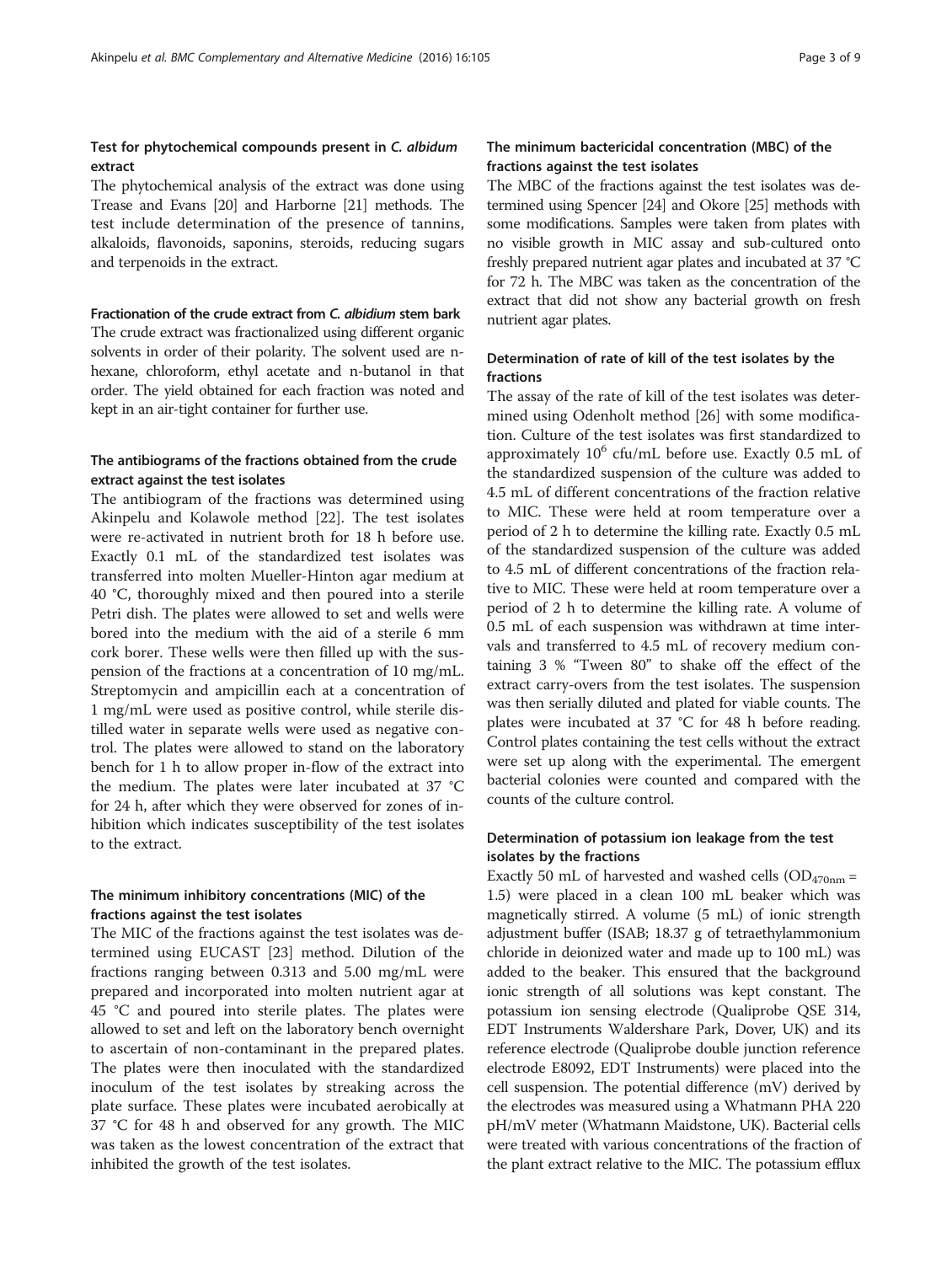from the cells in the suspension was measured at time intervals over 2 h as a potential difference in mV. These values were converted to concentrations of  $K^+$  ions  $(M)$  by reference to a conversion graph, which had been constructed earlier using KCl standard solutions. The concentration of  $K^+$  ions released was plotted against time.

## Determination of nucleotides leakage from the test isolates by the fractions

The leakage of nucleotides from the test cells was determined using Heipieper method [\[27](#page-8-0)]. Washed cells of 18 h old test isolates was standardized (approximately  $10^6$  cfu/mL) and treated with different concentrations of the fractions relative to the MIC at various contact time intervals over 2 h. Each suspension was centrifuged at 10,000 rpm and decanted. Wavelength of the supernatant collected was determined at  $260<sub>nm</sub>$  to quantify the amount of nucleotide leaked by comparing with the standard curve already plotted (A range of concentration from  $0.5$  to  $5 \mu M$  of dNTP mix (dA, dC, dG, dT) (INQABA© Biotech, Pretoria, South Africa) was prepared in TE buffer and used to generate the standard curve). The blank constitute sterile distilled water inoculated with the test isolates.

#### Statistics and data processing

All experiments were done in triplicates. Data was analysed for a  $4 \times 4$  Latin square design with the statistical program using the GLM model (Statistical Analysis Systems, SAS Institute, Cary, NC, USA, 2001). Results were contrasted with negative and a positive control. The means of the values was compared using independent  $t$  test of significance ( $p < 0.05$ ).

#### Results

Five fractions were obtained from the crude extract of C. albidium and they are n-butanol, n-hexane, chloroform, ethyl acetate and aqueous fractions. Two of the fractions (n-butanol and n-hexane) exhibited antimicrobial activities against the test isolates while other fractions were not active against the test isolates of VRSA. The zones of inhibition exhibited by both n-butanol and n-hexane fractions against the test isolates ranged between 10 and 16 mm. The zone of inhibition exhibited by n-butanol against S. aureus (NCIB 8588) was 17 mm while that exhibited against S. aureus (ATCC 6538) was 19 mm. On the other hand, zones of inhibition observed for n-hexane fraction against S. aureus (NCIB 8588) was 16 mm and for S. aureus (ATCC 6538) was 18 mm (Table [1\)](#page-4-0). Streptomycin and ampicillin inhibited 33 out of 37 and 27 out of 37 test isolate respectively. The zones of inhibition exhibited by streptomycin against the test isolates ranged between 14 and 24 mm. On the other hand, ampicillin exhibited between 12 and 23 mm zones of inhibition against the test isolates. Overall, the two active fractions compared favourably with the two standard antibiotics used as positive control for this study.

The MIC and MBC exhibited by both n-butanol and n-hexane fractions against the test isolates were also determined. The MIC exhibited by n-butanol fraction ranged between 0.63 and 5.00 mg/mL while that of nhexane was between the same range with that of n-butanol. The minimum bactericidal effects showed against the test isolates by both fractions ranged between 1.25 and 10.00 mg/mL. From all indications both n-butanol and n-hexane fractions exhibited equal antimicrobial activities against the test isolates (Table [2\)](#page-5-0).

The phytochemical compounds present in the extract were also investigated. The extract revealed the presence of tannins, alkaloids, flavonoids, saponins, steroids, reducing sugars and terpenoids (Table [3](#page-5-0)).

The bactericidal potentials of the two fractions were determined on the test isolates by assaying for the killing rate, potassium ion leakage and leakage of nucleotides. Figure [1a](#page-6-0) shows the extent and killing rate of the test isolates by n-hexane fraction. At a concentration of  $1 \times$ MIC after 15 min of contact time of the isolates with the fraction, 44.5 % of the test isolates was killed and this rose to 55.5 % at 30 min of contact time. At 60 min contact time the population of the test isolates killed was 61.3 % while the population rose to 73.0 % at 90 min contact time. Finally, at 120 min contact time 87.7 % of the test isolates were killed. This monophasic effects were also observed when the n-hexane fraction concentrations were increased to  $2 \times$  MIC and  $3 \times$  MIC. Finally 100 % cells killing was achieved at  $3 \times$  MIC concentration after 120 min of contact time of the test cells with the fraction (Fig. [1a\)](#page-6-0). The same trend of reactions were observed when the test isolates were subjected to nbutanol fraction (Fig. [1b\)](#page-6-0). The rate at which the test cells were killed increases with the concentrations as well as increase in contact time. This is also an indication of monophasic effects. Thus, the bactericidal effects of both n-hexane and n-butanol were through cell membrane disruption as indicated in the experiment.

Figure [2a](#page-6-0) shows the effect of n-hexane fraction on potassium ion leakage from the test cells at concentrations of  $1 \times$  MIC,  $2 \times$  MIC and  $3 \times$  MIC. The quantity of potassium ion that got leaked out of the test cells at  $1 \times$  MIC after 15 min contact time of the cells with the fraction was 24.17 μg/mL. When the contact time reached 90 min at the same concentration, the quantity of potassium ion leaked out of the cells reached 62.23 μg/mL and about 72.63 μg/mL was observed at 120 min of contact time (Fig. [2a\)](#page-6-0). This monophasic effects were also observed for n-butanol fraction reactions with the test cells (Fig. [2b](#page-6-0)). Increase in concentrations and contact time resulted in increase in percentage of the test cells killed. For example,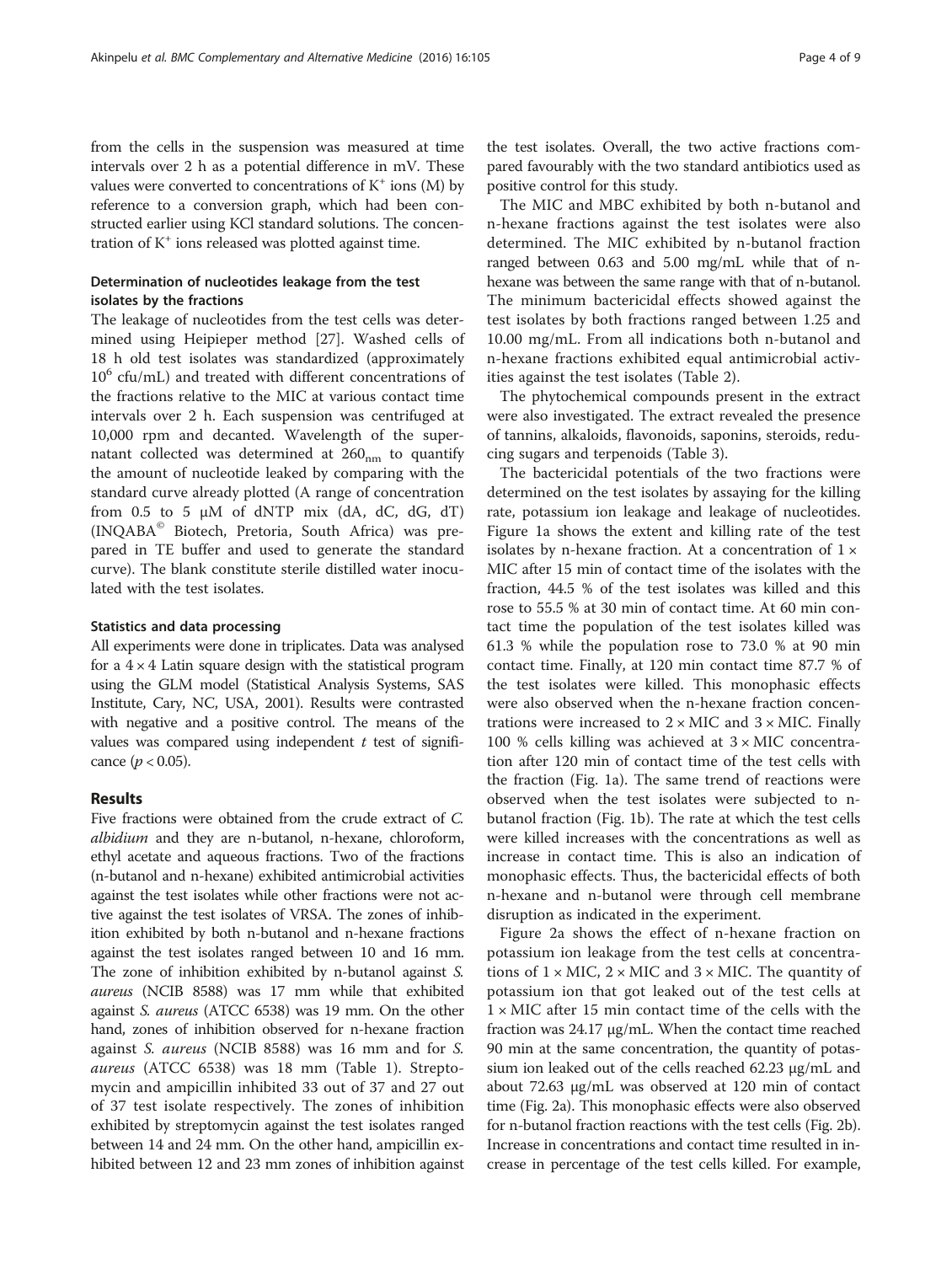|                    | Zones of inhibition (mm) <sup>a</sup> |                     |                  |              |                                 |                 |                     |  |
|--------------------|---------------------------------------|---------------------|------------------|--------------|---------------------------------|-----------------|---------------------|--|
| Bacterial isolates | BUT (10 mg/ml)                        | AQU (10 mg/ml)      | n-HEX (10 mg/ml) |              | CHL (10 mg/ml) ETHYL (10 mg/ml) | STREP (1 mg/ml) | AMP (1 mg/ml)       |  |
| VRSA 1             | $11 \pm 1.00$                         | $\circ$             | 12.00            | $\mathbf{0}$ | $\mathsf{O}\xspace$             | $19 \pm 1.41$   | $\circ$             |  |
| VRSA 2             | $13 \pm 1.41$                         | 0                   | $14 \pm 0.71$    | $\mathbf 0$  | $\mathsf{O}\xspace$             | $14 \pm 0.58$   | $\mathbb O$         |  |
| VRSA 3             | $15 \pm 0.71$                         | 0                   | $13 \pm 1.41$    | 0            | $\mathsf{O}\xspace$             | $20 \pm 0.71$   | 17.00               |  |
| VRSA 4             | 14.00                                 | 0                   | $13 \pm 1.00$    | $\mathbf 0$  | $\mathbf 0$                     | $23 \pm 1.00$   | $18 \pm 0.71$       |  |
| VRSA 5             | $15 \pm 0.58$                         | 0                   | $12 \pm 0.58$    | 0            | $\mathbf 0$                     | $17 \pm 1.20$   | $16 \pm 1.41$       |  |
| VRSA 6             | $15 \pm 1.41$                         | 0                   | $13 \pm 1.41$    | 0            | 0                               | $18 \pm 1.41$   | $18 \pm 1.00$       |  |
| VRSA 7             | 12.00                                 | 0                   | $15 \pm 1.00$    | 0            | 0                               | 20.00           | $20 \pm 1.41$       |  |
| VRSA 8             | $11 \pm 0.56$                         | 0                   | 10.00            | $\mathbf 0$  | $\mathsf{O}\xspace$             | 18.00           | $\circ$             |  |
| VRSA 9             | $11 \pm 0.71$                         | 0                   | $13 \pm 0.56$    | 0            | $\mathsf{O}\xspace$             | $16 \pm 0.71$   | $23 \pm 0.56$       |  |
| VRSA 10            | $13 \pm 1.20$                         | 0                   | $14 \pm 0.71$    | $\mathbf 0$  | $\mathbf 0$                     | 0               | 18.00               |  |
| VRSA 11            | $11 \pm 1.41$                         | 0                   | $11 \pm 0.54$    | 0            | $\mathsf{O}\xspace$             | 0               | $16 \pm 0.58$       |  |
| VRSA 12            | 0                                     | 0                   | 0                | 0            | 0                               | 17.00           | $\circ$             |  |
| VRSA 13            | $12 \pm 1.00$                         | 0                   | $14 \pm 1.20$    | 0            | $\mathbf 0$                     | 15.00           | $13 \pm 0.71$       |  |
| VRSA 14            | 10.00                                 | 0                   | $11 \pm 0.56$    | $\mathbf 0$  | $\mathsf{O}\xspace$             | 18.00           | $\circ$             |  |
| VRSA 15            | 0                                     | 0                   | 0                | 0            | $\mathsf{O}\xspace$             | $16 \pm 0.58$   | $\circ$             |  |
| VRSA 16            | $11 \pm 1.41$                         | 0                   | $13 \pm 1.00$    | 0            | $\mathbf 0$                     | 19.00           | $22 \pm 0.71$       |  |
| VRSA 17            | 14.00                                 | 0                   | 16.00            | 0            | $\mathsf{O}\xspace$             | $21 \pm 0.56$   | $13 \pm 0.52$       |  |
| VRSA 18            | $13 \pm 0.52$                         | 0                   | $15 \pm 0.52$    | 0            | 0                               | 17.00           | 23.00               |  |
| VRSA 19            | $13 \pm 1.00$                         | 0                   | 12.00            | 0            | 0                               | 19.00           | 0                   |  |
| VRSA 20            | $13 \pm 0.54$                         | 0                   | $15 \pm 0.54$    | $\mathbf 0$  | $\mathbf 0$                     | 0               | 18.00               |  |
| VRSA 21            | $13 \pm 1.00$                         | 0                   | 14.00            | 0            | $\mathsf{O}\xspace$             | $20 \pm 1.00$   | $15 \pm 1.20$       |  |
| VRSA 22            | $11 \pm 0.71$                         | 0                   | $13 \pm 1.41$    | 0            | $\mathbf 0$                     | 22.00           | $19 \pm 0.54$       |  |
| VRSA 23            | $13 \pm 1.41$                         | 0                   | 12.00            | 0            | $\mathsf{O}\xspace$             | $21 \pm 0.54$   | $17 \pm 1.00$       |  |
| VRSA 24            | 10.00                                 | 0                   | $14 \pm 0.71$    | 0            | 0                               | 23.00           | 20.00               |  |
| VRSA 25            | $11 \pm 0.56$                         | 0                   | 10.00            | 0            | 0                               | 21.00           | $16 \pm 1.41$       |  |
| VRSA 26            | 12.00                                 | 0                   | $16 \pm 1.00$    | $\mathbf 0$  | $\mathsf{O}\xspace$             | $23 \pm 1.20$   | $\mathsf{O}\xspace$ |  |
| VRSA 27            | $15 \pm 1.20$                         | 0                   | $15 \pm 1.20$    | 0            | $\mathsf{O}\xspace$             | 22.00           | 19.00               |  |
| VRSA 28            | $13 \pm 0.71$                         | 0                   | 14.00            | 0            | $\mathbf 0$                     | 20.00           | 0                   |  |
| VRSA 29            | $12 \pm 0.58$                         | 0                   | $12 \pm 0.71$    | 0            | 0                               | 0               | $13 \pm 0.54$       |  |
| VRSA 30            | 14.00                                 | 0                   | $15 \pm 0.58$    | 0            | $\mathsf{O}\xspace$             | 24.00           | 20.00               |  |
| VRSA 31            | $14 \pm 0.71$                         | $\mathsf{O}\xspace$ | $11 \pm 1.41$    | $\mathbf 0$  | $\mathbf 0$                     | 21.00           | 15.00               |  |
| VRSA 32            | 10.00                                 | $\mathsf{O}\xspace$ | $12 \pm 1.00$    | $\mathbf 0$  | $\mathsf{O}\xspace$             | 19.00           | 16.00               |  |
| VRSA 33            | $13 \pm 0.54$                         | 0                   | 12.00            | 0            | $\mathsf{O}\xspace$             | 20.00           | $\mathbb O$         |  |
| VRSA 34            | $11 \pm 1.00$                         | 0                   | $12 \pm 0.71$    | $\mathbf 0$  | $\mathbf 0$                     | $19 \pm 0.71$   | 20.00               |  |
| VRSA 35            | 16.00                                 | $\mathbf 0$         | $15 \pm 0.56$    | $\mathbf 0$  | $\mathsf{O}\xspace$             | 16.00           | 12.00               |  |
| VRSA 36            | $17 \pm 0.71$                         | 0                   | $16 \pm 0.52$    | 0            | 0                               | $23 \pm 0.58$   | $21.00 \pm 0.71$    |  |
| VRSA 37            | $19 \pm 1.20$                         | 0                   | $18 \pm 1.00$    | $\mathbf 0$  | $\mathsf{O}\xspace$             | $24 \pm 0.70$   | $22 \pm 1.00$       |  |

<span id="page-4-0"></span>Table 1 Sensitivity patterns exhibited by fractions obtained from Chrysophyllum albidum against the bacterial isolates

Key: BUT = Butanol fraction, AQU = Aqueous fraction, n-HEX = n-Hexane Fraction, CHL = Chloroform fraction, ETHYL = Ethy1 acetate fraction, STREP = Streptomycin and AMP = Ampicillin, <sup>a</sup> = Mean of three replicates, VRSA = Vancomycin resistant Staphylococcus aureus (Clinical strains), VRSA 36 = Staphylococcus aureus (NCIB 8588), VRSA 37 = Staphylococcus aureus (ATCC 6538)

at  $1 \times$  MIC and 120 min contact time the quantity of potassium ion leaked out of the test cells was 67.83 μg/mL. At concentrations of  $2 \times$  MIC and  $3 \times$  MIC and contact time of 120 min, the quantities of potassium ion leaked out of the test cells were 83.59 and 103.0 μg/mL respectively (Fig. [2b](#page-6-0)).

The extent and damaged done to the test cells membrane was also observed through nucleotide leakage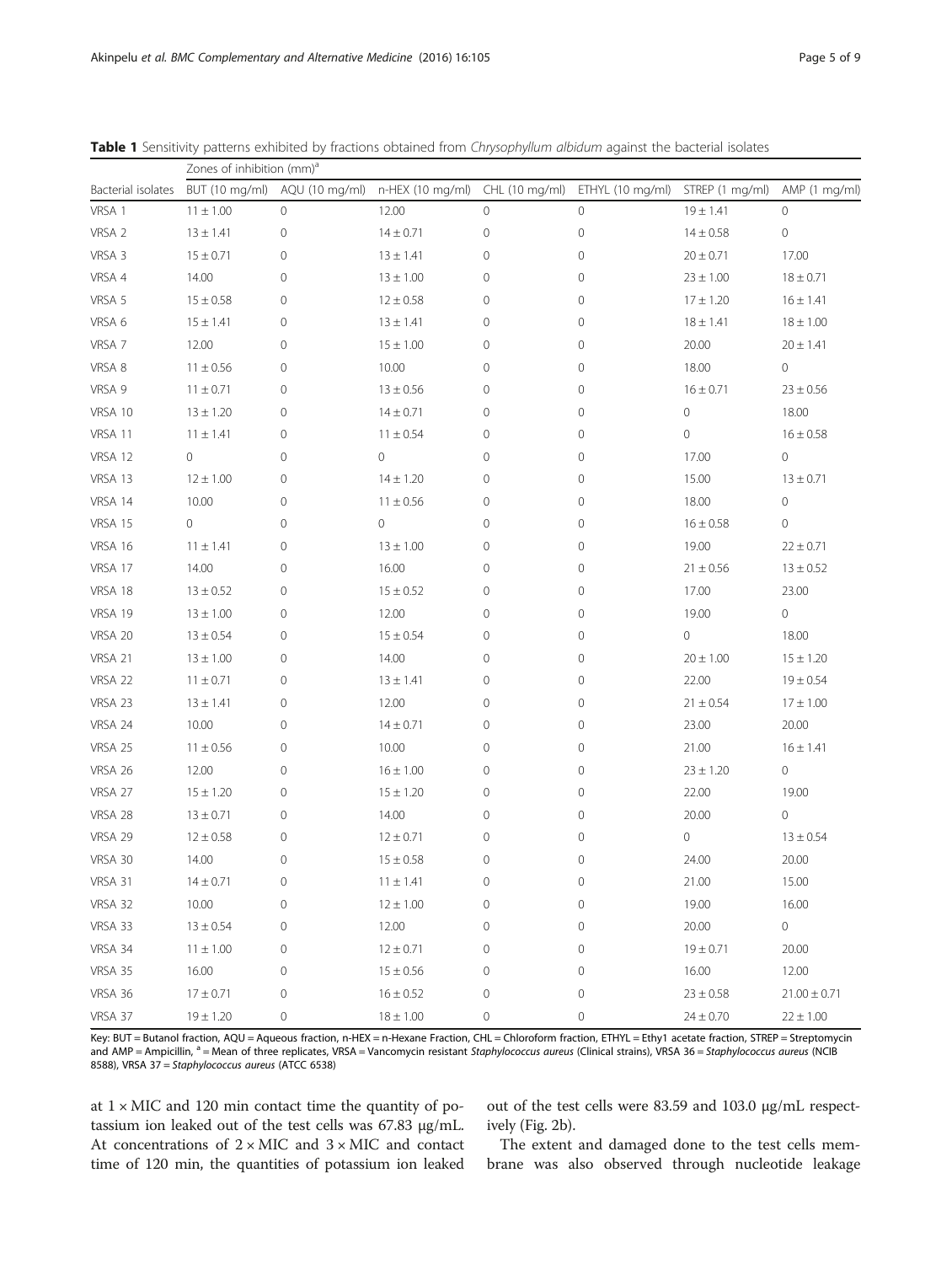<span id="page-5-0"></span>Table 2 The minimum inhibitory and bactericidal concentrations exhibited by the butanol and n-hexane fractions against susceptible bacterial isolates

|                       | Butanol fraction |             | n-Hexane fraction |             |  |
|-----------------------|------------------|-------------|-------------------|-------------|--|
| Bacterial<br>isolates | MIC (mg/ml)      | MBC (mg/ml) | MIC (mg/ml)       | MBC (mg/ml) |  |
| VRSA 1                | 5.00             | 10.00       | 2.50              | 5.00        |  |
| VRSA <sub>2</sub>     | ΝD               | <b>ND</b>   | 5.00              | 10.00       |  |
| VRSA 3                | 1.25             | 2.50        | 1.25              | 2.50        |  |
| VRSA 4                | 1.25             | 2.50        | 1.25              | 2.50        |  |
| VRSA 5                | 2.50             | 5.00        | 5.00              | 10.00       |  |
| VRSA 6                | 1.25             | 2.50        | 0.63              | 1.25        |  |
| VRSA 7                | 2.50             | 5.00        | 1.25              | 2.50        |  |
| VRSA 8                | ΝD               | ND.         | 5.00              | 10.00       |  |
| VRSA 9                | 5.00             | 10.00       | ΝD                | ND          |  |
| VRSA 10               | 5.00             | 10.00       | 1.25              | 2.50        |  |
| VRSA 11               | 1.25             | 2.50        | 2.50              | 5.00        |  |
| VRSA 12               | ΝD               | ND          | <b>ND</b>         | ND          |  |
| VRSA 13               | ΝD               | ND.         | ΝD                | ND.         |  |
| VRSA 14               | 5.00             | 10.00       | ΝD                | ND.         |  |
| VRSA 15               | ΝD               | ND          | ΝD                | ND          |  |
| VRSA 16               | 1.25             | 2.50        | 1.25              | 2.50        |  |
| VRSA 17               | 1.25             | 2.50        | 0.63              | 1.25        |  |
| VRSA 18               | ΝD               | ND          | 1.25              | 2.50        |  |
| VRSA 19               | 5.00             | 10.00       | ΝD                | ND          |  |
| VRSA 20               | 5.00             | 10.00       | 2.50              | 5.00        |  |
| VRSA 21               | 2.50             | 5.00        | ΝD                | ND          |  |
| VRSA 22               | ΝD               | ND.         | ΝD                | ND          |  |
| VRSA 23               | 1.25             | 2.50        | 1.25              | 2.50        |  |
| VRSA 24               | 1.25             | 2.50        | 0.63              | 1.25        |  |
| VRSA 25               | 2.50             | 5.00        | 2.50              | 5.00        |  |
| VRSA 26               | 1.25             | 2.50        | 1.25              | 2.50        |  |
| VRSA 27               | 2.50             | 5.00        | 2.50              | 5.00        |  |
| VRSA 28               | 1.25             | 2.50        | 0.63              | 1.25        |  |
| VRSA 29               | 1.25             | 2.50        | 5.00              | 10.00       |  |
| VRSA 30               | 2.50             | 5.00        | 5.00              | 10.00       |  |
| VRSA 31               | 0.63             | 1.25        | 0.63              | 1.25        |  |
| VRSA 32               | 1.25             | 2.50        | 2.50              | 5.00        |  |
| VRSA 33               | 2.50             | 5.00        | 0.63              | 1.25        |  |
| VRSA 34               | 1.25             | 2.50        | 1.25              | 2.50        |  |
| VRSA 35               | ND               | <b>ND</b>   | <b>ND</b>         | <b>ND</b>   |  |
| VRSA 36               | 0.63             | 1.25        | 1.25              | 2.50        |  |
| VRSA 37               | 1.25             | 2.50        | 2.50              | 5.00        |  |

KEY: VRSA = Vancomycin resistant Staphylococcus aureus (Clinical strains), MIC = Minimum Inhibitory Concentration, MBC = Minimum Bactericidal Concentration, VRSA 36 = Staphylococcus aureus (NCIB 8588), VRSA 37 = Staphylococcus aureus (ATCC 6538), ND = Not Done

Table 3 Preliminary phytochemical compounds obtained from the stem bark extract of Chrysophyllum albidum

| Chemical test   | Result   |
|-----------------|----------|
| Tannins         | Positive |
| Alkaloids       | Positive |
| Flavonoids      | Positive |
| Saponins        | Positive |
| Steroids        | Positive |
| Reducing sugars | Positive |
| Terpenoids      | Positive |

(Fig. [3\)](#page-7-0). The two fractions exhibited appreciable nucleotide leakage as observed in the results. When the test cells were subjected the effects of n-hexane fraction at a concentration of  $1 \times$  MIC and at 15 min contact time the quantity of nucleotides leaked from the cells was 0.43 μg/mL. At 30 min contact time, the quantity leaked increased to 0.57 μg/mL and got to 0.75 μg/mL after 60 min of contact time. There was an increase in the quantity of nucleotides leaked out of the cells to 0.93 μg/mL when the contact time was increased to 120 min. The same trend of nucleotide leakage from the test cells was observed when the concentrations of n-hexane fraction were increased by  $2 \times$  MIC and  $3 \times$  MIC (Fig. [3a](#page-7-0)). The effects of nbutanol fraction against the test isolates was also observed as shown in Fig. [3b](#page-7-0). There was an increase in the quantity of nucleotides leaked from the cells as the concentrations and contact time increased. For example, at  $1 \times$  MIC,  $2 \times$ MIC and 3 × MIC concentrations after 120 min of contact time, the quantities of nucleotides leaked from the cells were 1.03, 1.46 and 2.24 μg/mL respectively (Fig. [3b](#page-7-0)).

#### **Discussion**

The antimicrobial potentials of stem bark extract of Chrysophyllum albidium were investigated on various isolates of vancomycin resistant S. aureus isolated from clinical samples along with two typed cultures, one of NCIB and the other of ATCC. Staphylococcus aureus is a pathogen and is responsible for various ailments in humans and animals. This organism has developed resistant to many antibiotics used as therapy against infections caused by it. Methicillin was later chosen as a drug of choice for the treatment of infections caused by this pathogen but later developed resistant to it [\[6](#page-8-0), [7\]](#page-8-0). Later, vancomycin was adopted to combat the activities of S. aureus and this drug is no longer showing potency towards the treatment of infection caused by this pathogen [\[8](#page-8-0)]. The results obtained from our studies on fractions obtained from C. albidium stem bark extract showed that the extract exhibited high antibacterial activities towards various isolates of vancomycin resistant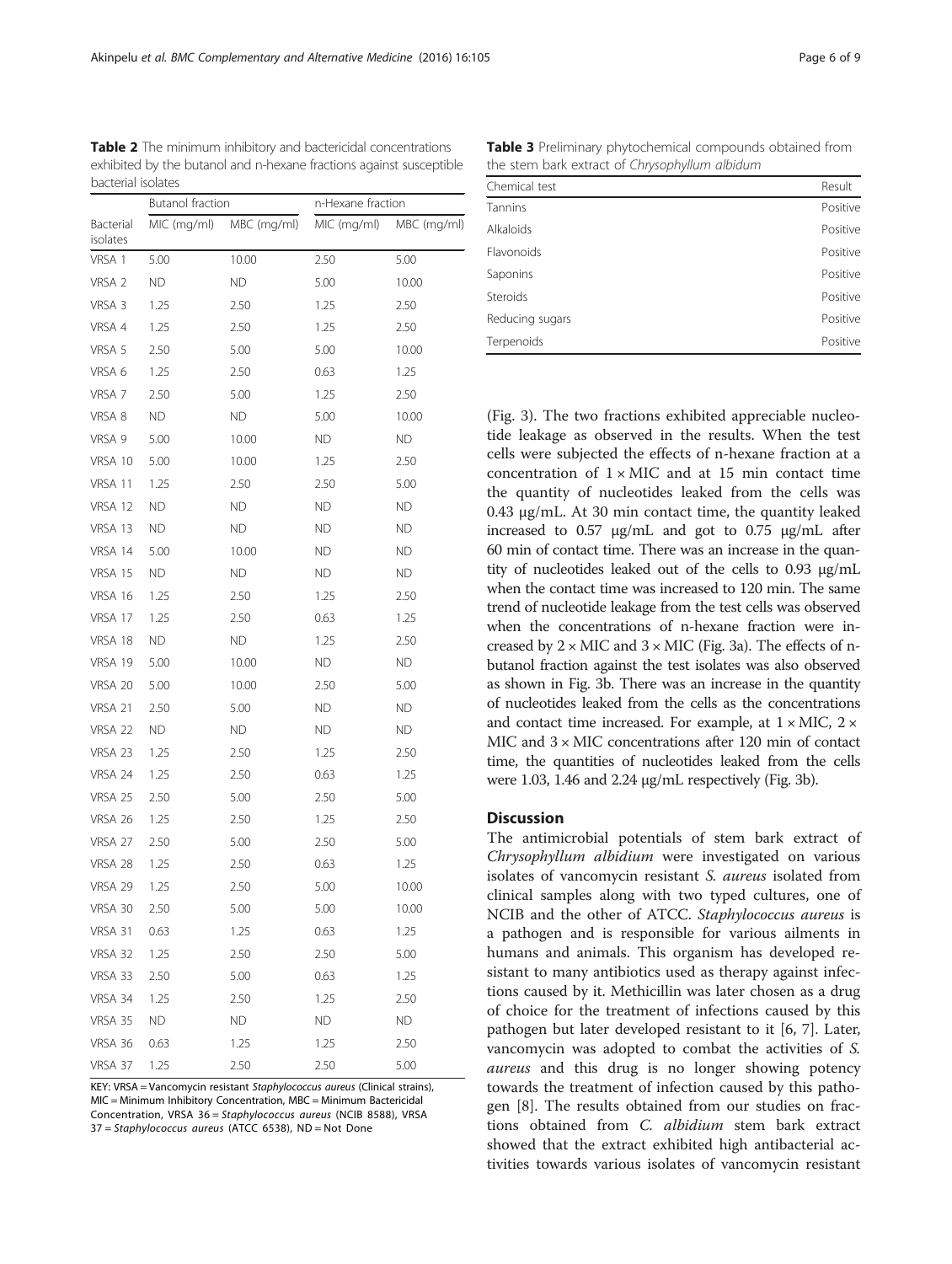<span id="page-6-0"></span>

S. aureus used for this studies. Fractions obtained from this extract compared favourably with the two standard antibiotics–ampicillin and streptomycin used as positive controls. This is an indication that C. albidium stem bark extract could serve as a remedy to combat the infections caused by VRSA along with other pathogens that have now developed resistance to various antibiotics now in circulation used as therapy against infections caused by microorganisms. Chrysophyllum albidium is used among many tribes in West Africa for the treatment of various infections caused by microorganisms. Extracts obtained from C. albidium exhibited the presence of phytochemicals which include flavonoids, tannins, saponins, alkaloids, steroids, reducing sugars and terpenoids. These phytochemicals contributed to the bioactive potentials of this plant. Phytochemicals have been reported to be biologically active [[19](#page-8-0)] and thus contributed to the

antimicrobial activities of this plant. These facts supported the usefulness of C. albidium in folklore remedies. The natural products and phytochemical compounds present in this plant can be exploited for the development of novel bioactive compounds for the treatment of infections caused by VRSA and other pathogens that are now becoming resistant to antibiotics.

Mode of action of n-hexane and n-butanol fractions from crude extract of C. albidium were also investigated through rate of killing, leakages of potassium ions and nucleotides from the test cells. Chrysophyllum albidium extract exerted a biocidal effects on the test cells and this might have been contributed by the phytochemicals present in this plant's extract. The killing rate exhibited by both n-hexane and n-butanol showed a 100 % kill of the test cells at a concentration of  $3 \times$  MIC within the shortest time of 120 min of the contact time (Fig. 1).

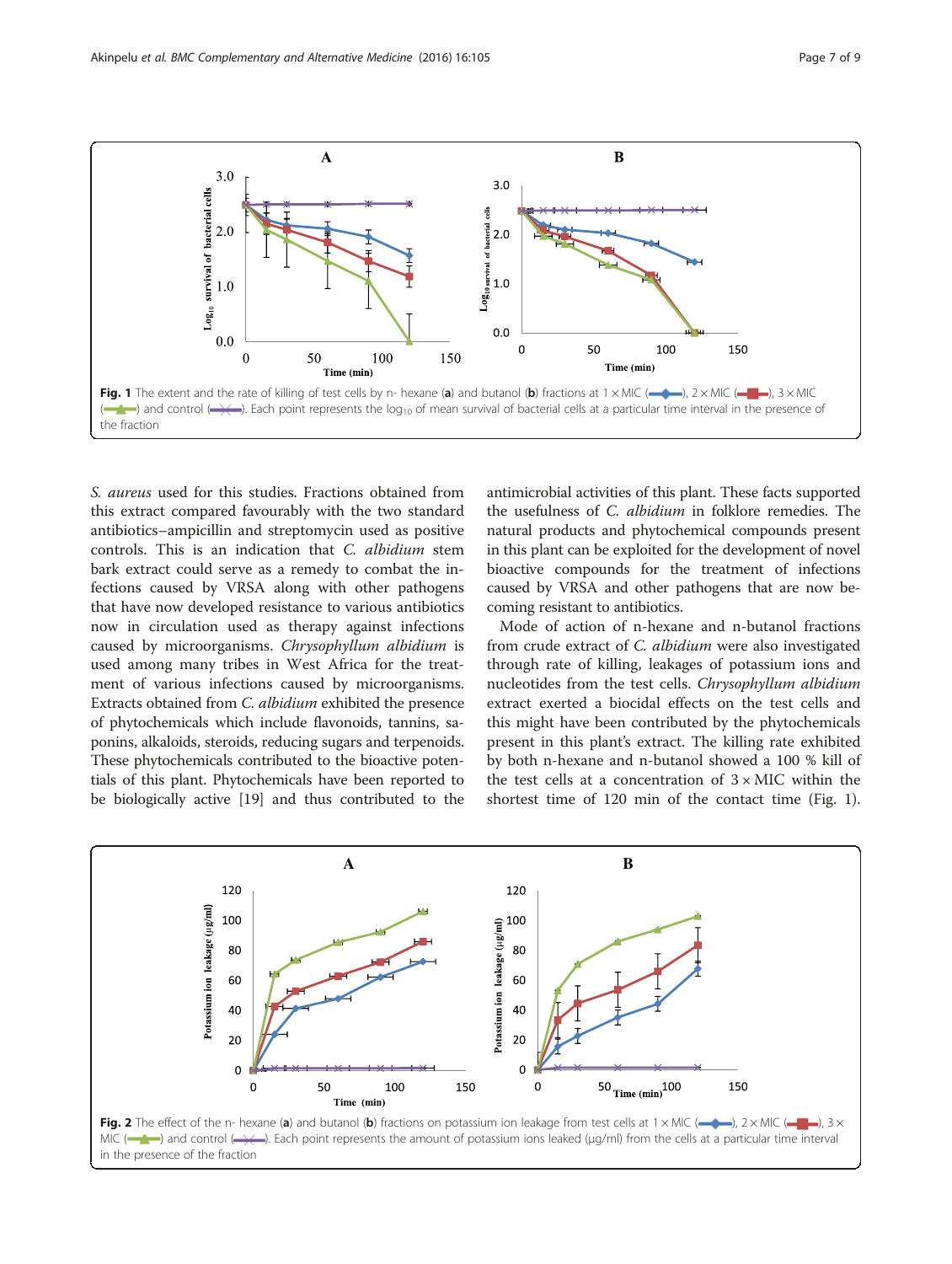<span id="page-7-0"></span>

The ability of plant extract to eliminate or kill organisms at the shortest period of time is generally accepted definition of bactericidal activity in antibiotics [[28](#page-8-0)]. These fractions also exhibited appreciable potassium ions and nucleotides leakage from the test cells which also led to the death of the organisms (Figs. [2](#page-6-0) and 3). Leakage of potassium ions from bacterial cell could lead to deactivation of important enzymes required for cell metabolism and this effects could be lethal on the cells [[29\]](#page-8-0). Potassium is the major monovalent intracellular cations in cells, and its uptake is essential for all living organisms [[30\]](#page-8-0). Potassium has many key functions within bacterial cells and this include activation of intracellular enzymes. It also act as an intracellular second messenger and involved in the maintenance of a constant internal pH and membrane potential [\[31](#page-8-0)]. In addition, potassium plays an important function as an osmotic solute. Potassium ions transport is a critical determinant of growth and survival through its role in regulating cytoplasmic pH and cell turgor [\[32, 33](#page-8-0)]. Thus leakage of potassium ions from bacterial cells will have a serious effect on such cells as this leads to their death. Leakage of intracellular materials from the cells is an indication of damage to the cell membrane. Thus permeability of the cytoplasmic membrane will lead to the loss of cellular matters and consequently results in cell death [[32\]](#page-8-0). From our results in this study, C. albidium extract might have caused disruption in cell membrane of VRSA used for this study and thus led to their death. This observation was also noted by [[33\]](#page-8-0)) in their work on Candida albicans and C. krusei.

## Conclusion

The bactericidal activities exhibited by C. albidium extract against VRSA used in this study revealed a significant

therapeutic potential of this plant and supported its usefulness in folklore remedies for the management of infections caused by pathogens. The ability of the plant extract fractions obtained from C. albidium to kill VRSA in this study at low concentration and minimal contact time has established the potential of the plant as a template for future drugs that could be formulated to combat infections caused by VRSA; such drug would be useful in combating the menace of VRSAs in human and animal health.

#### Competing interests

All the authors declares that there is no competing interest.

#### Authors' contributions

DAA: Design, supervise the research and write section of the article. JOO: Bench work and writing of the article. OAA: Analyse the data and write section of the article. AOTA: Write and edited section of the article. OFA: Bench work and writing of the article. MOA: Bench work and writing of the article. All authors read and approved the final manuscript.

#### Acknowledgment

The authors acknowledges Obafemi Awolowo University, Ile-Ife, Nigeria, Agricultural Research Council, South Africa and the University of the Free State, South Africa for the provisions of research space and financial grants.

#### Author details

<sup>1</sup>Department of Microbiology, Obafemi Awolowo University, Ile Ife, Osun State, Nigeria. <sup>2</sup>GI Microbiology and Biotechnology Unit, Agricultural Research Council, Animal Production Institute, Irene, Pretoria 0062, South Africa. <sup>3</sup>Plant Science Department, University of the Free State, Qwaqwa Campus, South Africa. <sup>4</sup> Department of Biological Science, Faculty of Agriculture and Biotechnology, North West University, Mahikeng Campus, Mmabatho 2735, South Africa.

#### Received: 14 October 2015 Accepted: 9 March 2016 Published online: 22 March 2016

#### References

- 1. Pelczar MJ, Chan EC, Kruz NR. Microbiology. 5th ed. New Delhi, India: McGraw-Hill Publishing Company Limited; 2006.
- 2. Jarvis WR, Jarvis AA, Chinn RY. National prevalence of methicillin-resistant Staphylococcus aureus in inpatients at United States health care facilities. Am J Infect Control. 2012;40:194–200.